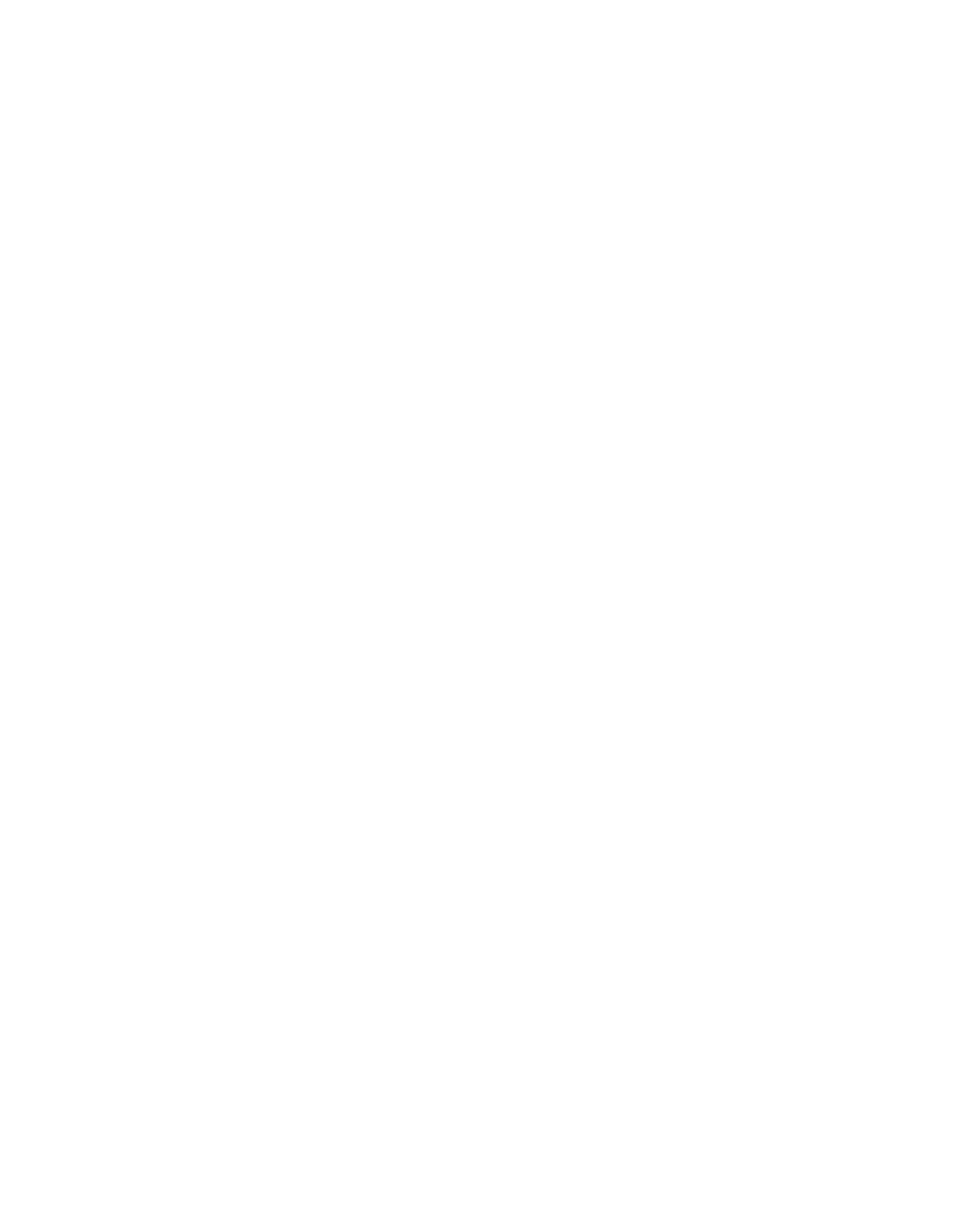# **ALFOND YOUTH & COMMUNITY CENTER FINANCIAL AID APPLICATION**



| Address |       |       |       |     |  |
|---------|-------|-------|-------|-----|--|
| City    |       | State |       | Zin |  |
| Phone   | Phone |       | Phone |     |  |

#### **Please list ALL persons in your household:**

| <b>Name</b> | Relationship | Age | <b>Employer</b> | <b>GROSS Monthly</b><br><b>Salary</b> |
|-------------|--------------|-----|-----------------|---------------------------------------|
|             |              |     |                 |                                       |
|             |              |     |                 |                                       |
|             |              |     |                 |                                       |
|             |              |     |                 |                                       |
|             |              |     |                 |                                       |
|             |              |     |                 |                                       |
|             |              |     |                 |                                       |
|             |              |     |                 |                                       |

#### \*Does your child(ren) receive Free/Reduced Lunch at school or receive TANF?

\*Letter specifying qualification is required OR this application must be completed & submitted with proof of income.

| Does anyone in your home receive childcare reimbursement: |        |        | If so, whom: |        |     |  |
|-----------------------------------------------------------|--------|--------|--------------|--------|-----|--|
| Through which program: ASPIRE:                            | State: | Other: |              |        |     |  |
| Contact Person:                                           |        | Phone: |              |        |     |  |
| Address:                                                  | City:  |        |              | State: | Zip |  |

| <b>HOUSEHOLD INCOME</b>        |                | <b>Notes</b> |
|--------------------------------|----------------|--------------|
|                                | <b>Monthly</b> |              |
| <b>Total Gross Salaries</b>    |                |              |
| AFDC/Welfare                   |                |              |
| Child Support                  |                |              |
| <b>Disability</b>              |                |              |
| Food Stamps                    |                |              |
| Salary                         |                |              |
| Social Security                |                |              |
| Unemployment                   |                |              |
|                                |                |              |
| <b>Total Household Income:</b> |                |              |
|                                |                |              |

**REQUIRED: Enclose One Month's Proof of HOUSEHOLD INCOME , printed.** Pay Stubs or State/Federal Aid